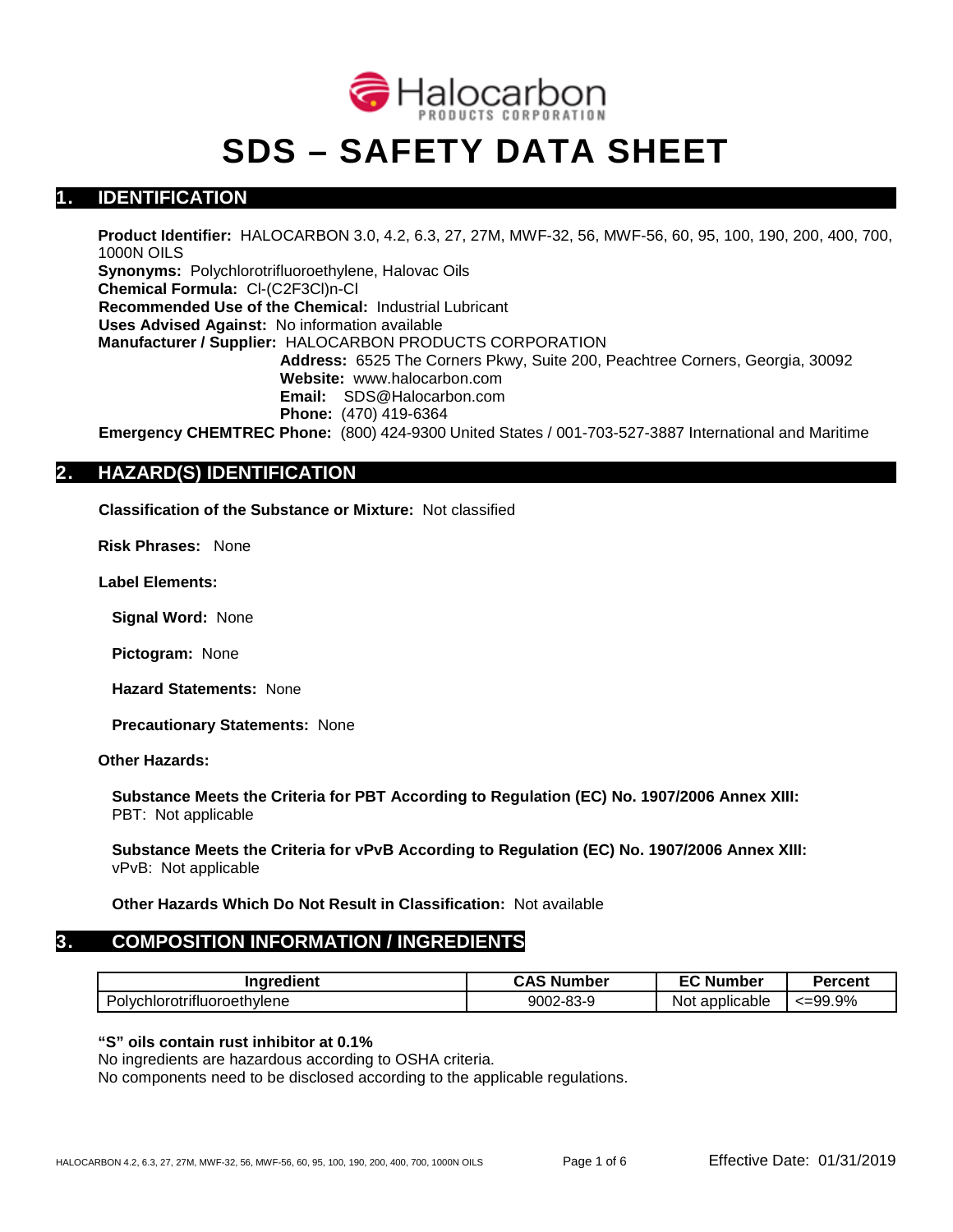## **4. FIRST-AID MEASURES**

#### **Description of First Aid Measures:**

**Inhalation:** Remove to fresh air. If not breathing, give artificial respiration. If breathing is difficult, give Oxygen.

**Ingestion:** Never give anything by mouth to an unconscious person. Rinse mouth with water.

**Skin Contact:** Wash off with soap and plenty of water.

**Eye Contact:** Flush eyes immediately with water for at least 15 minutes.

#### **Most Important Symptoms and Effects, Both Acute and Delayed:**

#### **Potential Acute Health Effects:**

**Inhalation:** No data available **Ingestion:** No data available **Skin Contact:** No data available **Eye Contact:** No data available

**Over-exposure signs/symptoms:** Based on animal studies, signs of fluoride poisoning may be expected. These include nausea, shortness of breath and loss of appetite.

**Inhalation:** No data available for humans **Ingestion:** No data available for humans **Skin Contact:** No data available for humans **Eye Contact:** No data available for humans

## **5. FIRE-FIGHTING MEASURES**

#### **Extinguishing Media:**

**Suitable Extinguishing Media:** Use agent suitable for surrounding fire; CO2, extinguishing powder or water spray. Fight larger fires with water spray or firefighting foam.

**Unsuitable Extinguishing Media:** No information available

#### **Special Hazards Arising From the Substance or Mixture:**

**Hazards From the Substance or Mixture:** No information available

**Hazardous Thermal Decomposition Products:** Thermal decomposition products are toxic and corrosive. See Section 10.

#### **Advice for Fire-Fighters:**

**Special Precautions for Fire-Fighters**: Promptly isolate the scene by removing all persons from the vicinity of the incident if there is a fire. No action shall be taken involving any personal risk or without suitable training.

**Special Protective Equipment for Fire-Fighters:** Fire-fighters should wear appropriate protective equipment and self-contained breathing apparatus (SCBA) with a full face-piece operated in positive pressure mode.

## **6. ACCIDENTAL RELEASE MEASURES**

**Personal Precautions, Protective Equipment and Emergency Procedures:** Avoid breathing vapors, mist or gas. Ventilate area of leak or spill. Wear appropriate personal protective equipment as specified in Section 8. Isolate hazard area. Keep unnecessary and unprotected personnel from entering.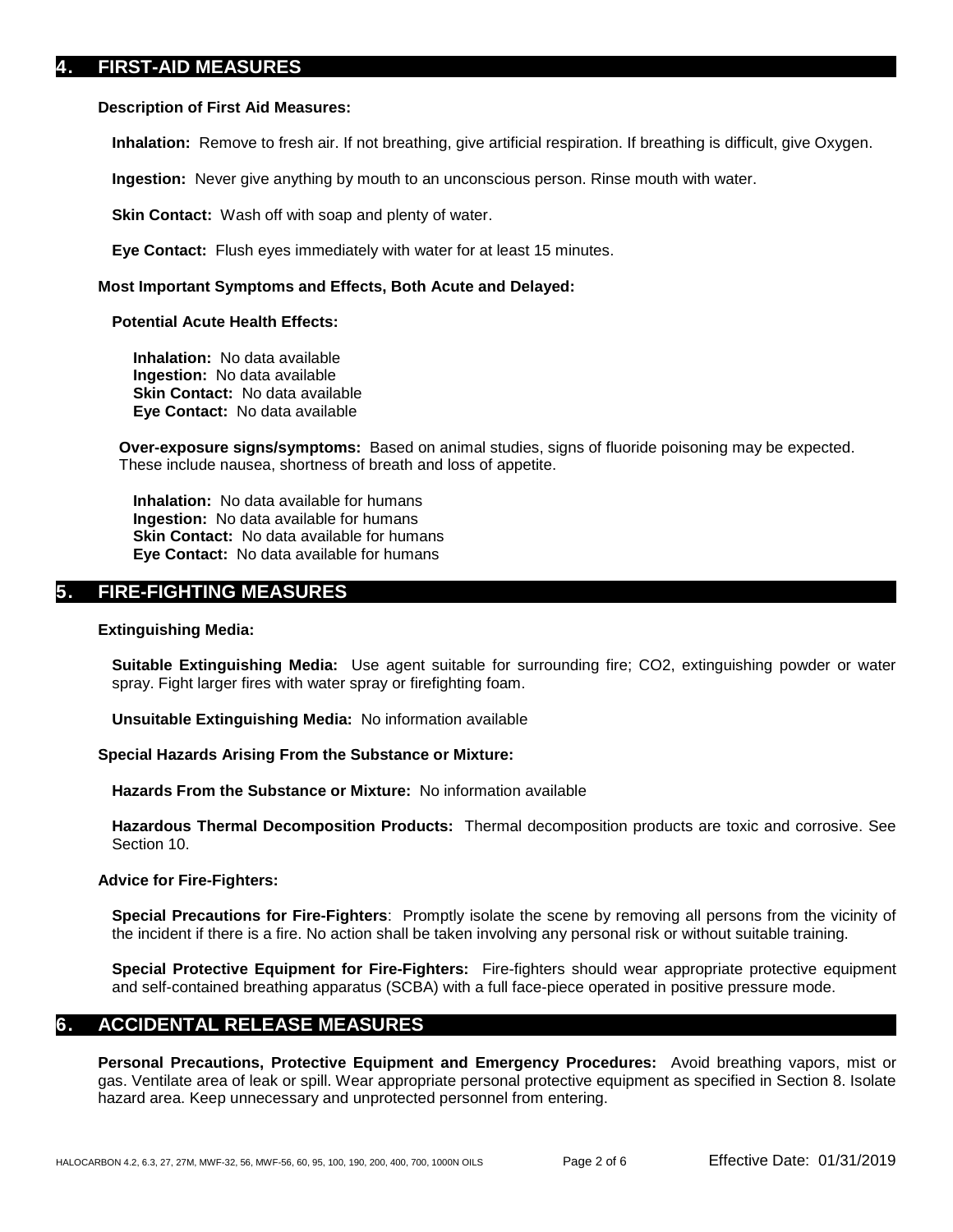**Environmental Precautions:** Do not flush into surface water or sanitary sewer system. Prevent product from entering drains.

**Methods and Materials for Containment and Cleaning Up:** Spills may be picked up with absorbent such as vermiculite and held in covered container for disposal.

## **7. HANDLING AND STORAGE**

**Precautions for Safe Handling:** Wear personal protective equipment. Ensure adequate ventilation. In case of insufficient ventilation, wear suitable respiratory equipment. Do not breathe vapors or spray mist.

**Conditions for Safe Storage, Including Any Incompatibilities:** Protect against physical damage. Keep container tightly closed in a dry and well-ventilated place. Keep out of reach of children.

**Specific End Uses**: Industrial Lubricant

## **8. EXPOSURE CONTROLS / PERSONAL PROTECTION**

**Airborne Exposure Limits:** No OSHA or ACGIH exposure limits have been established. Safe work practices should always be followed.

**Ventilation System:** Local exhaust ventilation is generally preferred because it can control the emissions of the contaminant at its source, preventing dispersion of it into the general work area. Please refer to the ACGIH document, Industrial Ventilation, A Manual of Recommended Practices, most recent edition, for details.

**Personal Respirators (NIOSH Approved):** Under conditions of heavy exposure, respiratory protection is not normally required. Self-contained breathing apparatus for large spills.

**Skin Protection:** Wear impervious gloves.

**Eye Protection:** It is good practice to use chemical safety goggles or goggles. Maintain eye wash fountain and quick-drench facilities in work area.

## **9. PHYSICAL AND CHEMICAL PROPERTIES**

**Appearance:** Colorless liquid **Odor:** Slight ethereal odor **Odor Threshold:** Not determined **pH:** No data available **Melting Point:** Not Determined **Boiling Point / Boiling Range:** No data available **Flash Point:** Not applicable **Evaporation Rate (BuAC=1):** No data available **Flammability:** Not flammable **Upper / Lower Flammability or Explosive Limits:** Not applicable **Vapor Pressure (mm Hg):** No data available **Vapor Density (Air=1):** No data available **Relative Density:** 1.9 g/cm<sup>3</sup> (15.856 lbs/gal) **Solubility:** Insoluble **Partition Coefficient: n-octanol / water:** No data available **Auto-ignition Temperature:** No data available **Decomposition Temperature:** Rapidly at 325, noticeably at 300, safe operating temperature is 200 and maximum short term temperature is 260 in scrupulously clean systems **Viscosity:** No data available **Explosive Properties:** Not determined **Oxidizing Properties:** Not determined

**Other Information:** No specific data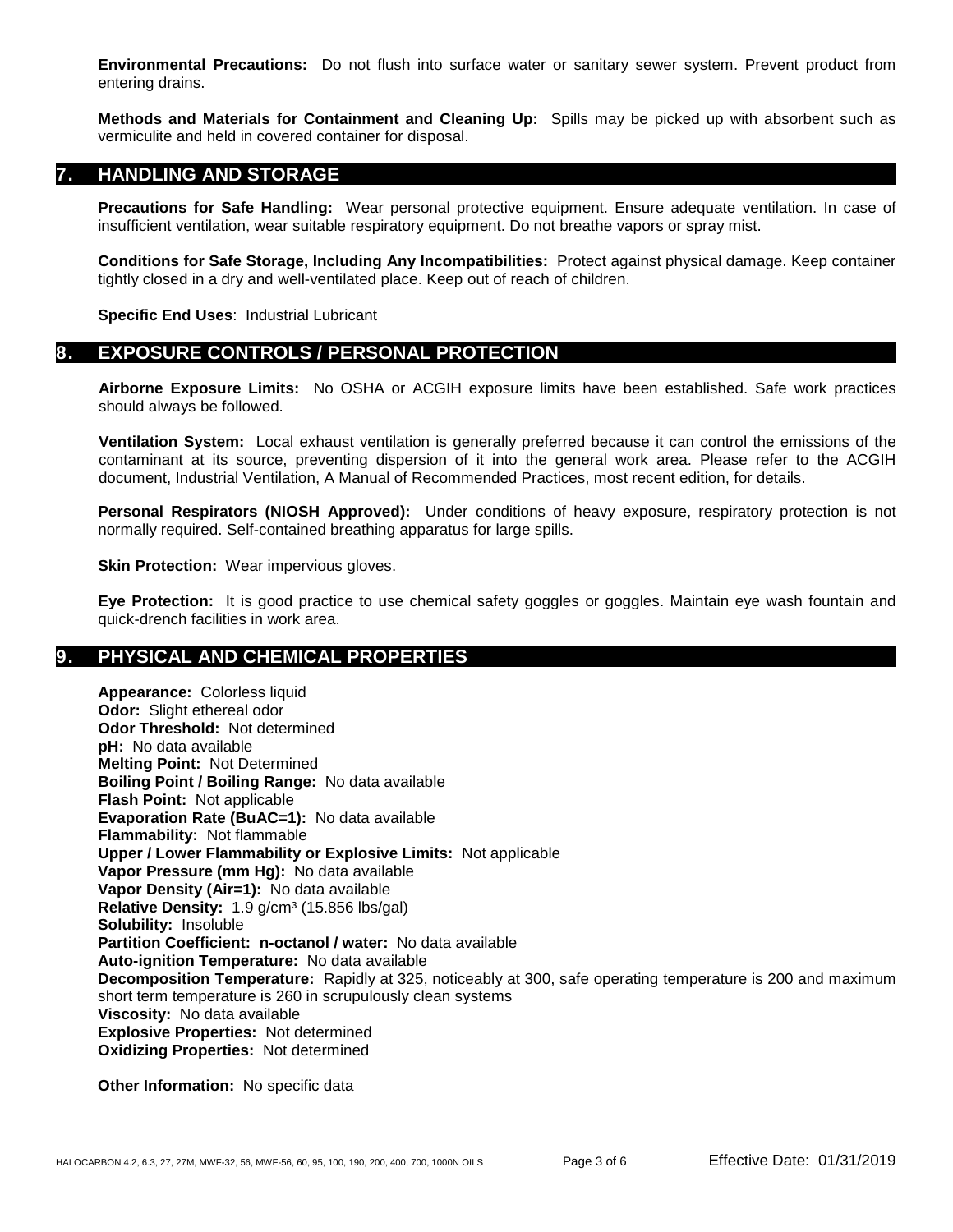**Reactivity:** No data available

**Chemical Stability:** Stable under recommended storage conditions

**Possibility of Hazardous Reactions:** Reacts with active metals like Sodium and Potassium, amines (including additives), liquid Fluorine and liquid Chlorine Trifluoride. Caution should be used with aluminum and magnesium under conditions of large shear forces such as those found in threaded connections.

#### **Conditions to Avoid:** Incompatibles

**Incompatible Materials:** Active metals, amines liquid Fluorine and liquid Chlorine Trifluoride

**Hazardous Decomposition Products:** The decomposition to toxic, non-sludge forming volatiles occurs rapidly at 325C, noticeably at 300C and in lesser amounts at lower temperatures. Therefore, the maximum safe operating temperature recommended is 200C and maximum short-term temperature recommended is 260C in scrupulously clean systems.

### **11. TOXICOLOGICAL INFORMATION**

#### **Acute Toxicity:**

Extensive studies have been conducted on lighter, more volatile Halocarbon oils. Based on all the available data in three species of animals, limited exposure to Halocarbon oil should not be harmful to any portion of the human anatomy. Studies conducted by the Air Force have demonstrated liver toxicity in rodents but not in primates. The observed liver toxicity is believed to be specific for rodents and not relevant to humans. All mutagenicity studies were negative.

Halocarbon oils are not irritating to skin but skin protection should be used to prevent repeated exposure and the possibility of sensitization.

In the absence of chronic toxicity data on these products, exposure to these products and their vapors should be avoided since the potential for human toxicity cannot be ruled out.

#### **Potential Health Effects:**

**Inhalation:** No known effects

**Ingestion:** No known effects

**Skin Contact:** No known effects

**Eye Contact:** No known effects

**Chronic Exposure:** No known effects

**Aggravation of Pre-existing Conditions:** No known effects

**Specific Target Organ Toxicity - Single Exposure (Globally Harmonized System):** No data available

**Specific Target Organ Toxicity - Repeated Exposure (Globally Harmonized System):** No data available

**Germ Cell Mutagenicity**: No known effects

**Reproductive Toxicity:** No known effects

**Aspiration Hazard:** No known effects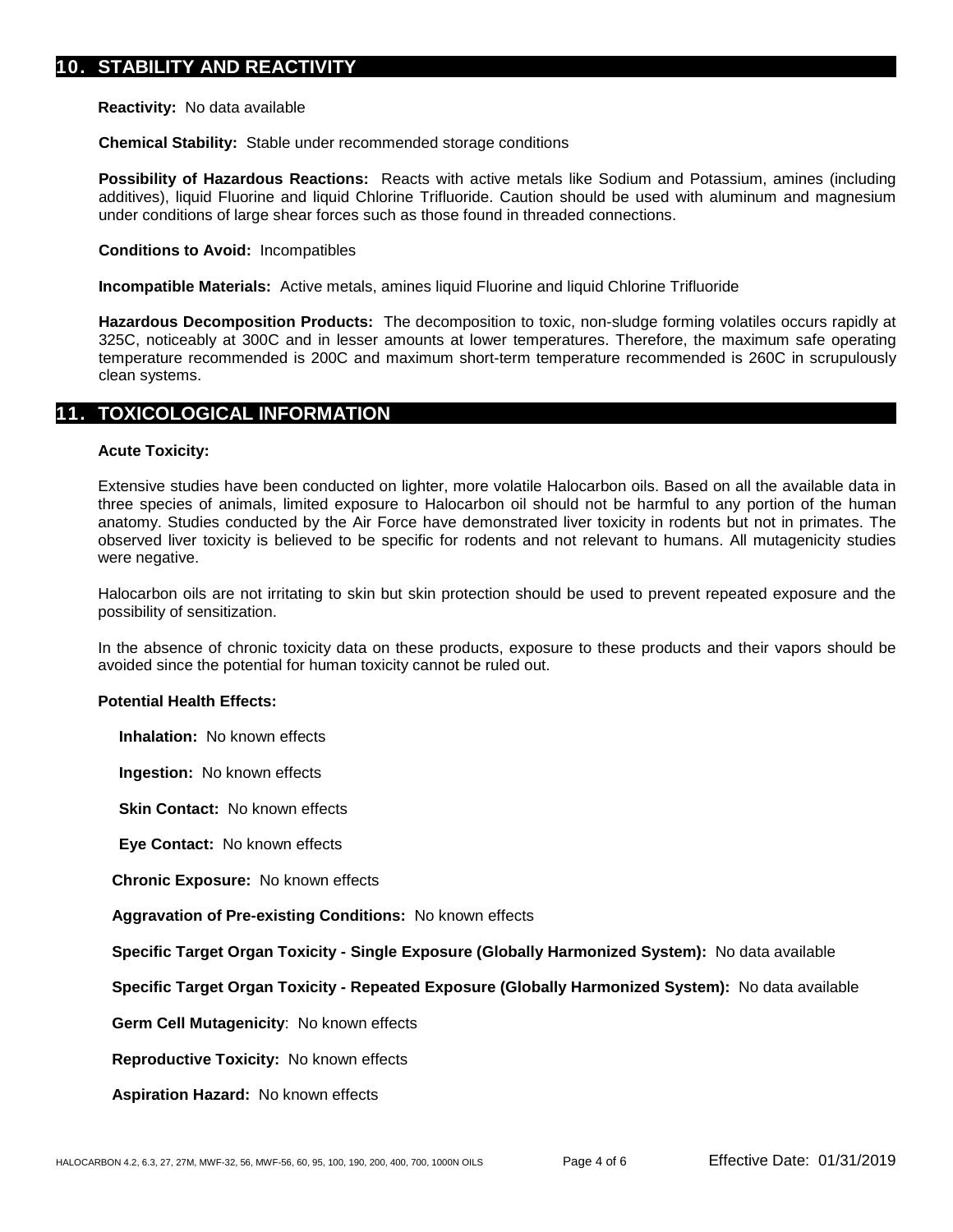**Numerical Measures of Toxicity:** Cancer Lists: NTP Carcinogen

| Ingredient                              |                   | Known     | Anticipated<br>$\sim$ $\sim$ $\sim$ | IARC C:<br>. .atc |
|-----------------------------------------|-------------------|-----------|-------------------------------------|-------------------|
| oethvlene:<br>nını<br>oiv<br>ΩT<br>זנזו | $(9002 - 83 - 9)$ | <b>NC</b> | No                                  | None              |

## **12. ECOLOGICAL INFORMATION**

**Ecotoxicity:** No data available

**Persistence and Degradability:** No data available

**Bioaccumulative Potential:** No data available

**Mobility in Soil:** No data available

**Results of PBT and vPvB assessment:** PBT / vPvB assessment not available as chemical safety assessment not required / not conducted.

**Other adverse effects:** No data available

### **13. DISPOSAL CONSIDERATIONS**

**Waste Treatment Methods:** Although not a listed RCRA hazardous waste, this material may exhibit one or more characteristics of a hazardous waste and require appropriate analysis to determine specific disposal requirements. Processing, use or contamination of this product may change the waste management options. State and local disposal regulations may differ from federal disposal regulations. Dispose of container and unused contents in accordance with federal, state and local requirements.

## **14. TRANSPORT INFORMATION**

**Land Transport ADR/RID and GGVS/GGVE (Cross Border / Domestic):** Not regulated

**Maritime Transport IMDG/GGVSea:** Not regulated

**Air Transport ICAO-TI and IATA-DGR:** Not regulated

**Transport in Bulk according to Annex II of MARPOL 73/78 and the IBC Code:** Not applicable

**Special Precautions for User:** No additional information

## **15. REGULATORY INFORMATION**

#### **Federal, State & International Regulations - Part 1**

|                                         | <b>SARA 302</b> |     | <b>SARA 313</b>         |       |
|-----------------------------------------|-----------------|-----|-------------------------|-------|
| Ingredient                              | RQ              | TPQ | List<br><b>Chemical</b> | Catg. |
| Polychlorotrifluoroethylene (9002-83-9) | No              | No  | No                      | No    |

#### **Federal, State & International Regulations - Part 2**

|                                                                          | <b>RCRA</b>  | TOO A<br>OUA |      |      |  |
|--------------------------------------------------------------------------|--------------|--------------|------|------|--|
| Ingredient                                                               | <b>CEDC'</b> | 261.22<br>ΖU | נים. | 8(d) |  |
| (9002-83-9)<br>ിയവ.<br>rotrifluoroethvlene<br>$\sim$ Loughborhood $\sim$ | No           | No           |      | No   |  |

| <b>Chemical Weapons Convention: No</b> |                  | <b>TSCA 12(b): No</b> |                 | CDTA: No            |  |
|----------------------------------------|------------------|-----------------------|-----------------|---------------------|--|
| <b>SARA 311/312:</b>                   | <b>Acute: No</b> | <b>Chronic: No</b>    | <b>Fire: No</b> | <b>Pressure: No</b> |  |
| <b>Reactivity: No</b>                  |                  | Pure / Liquid         |                 |                     |  |